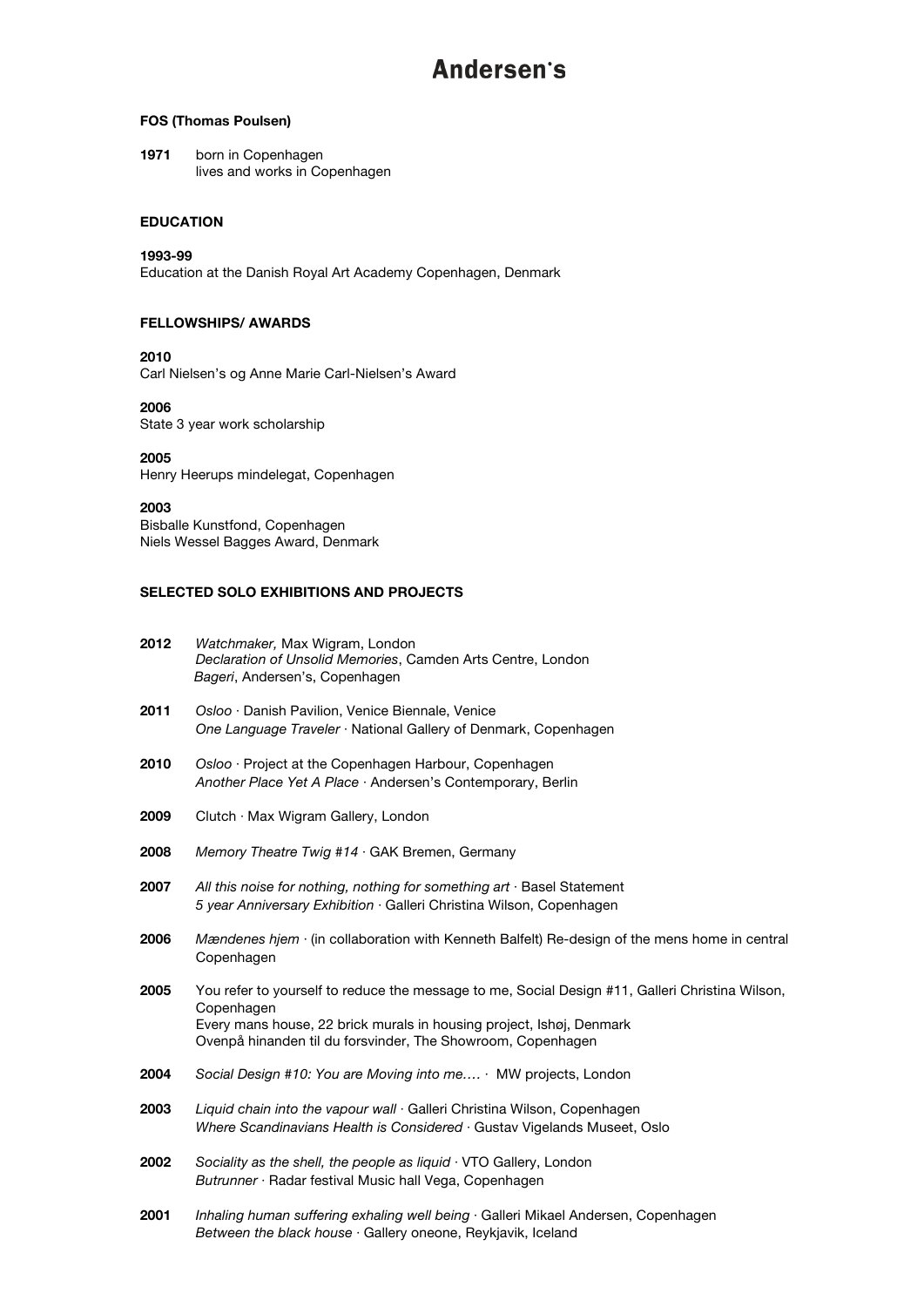#### **SELECTED GROUP EXHIBITIONS**

- **2012** *Living with Art,* Galerie Reinhardt Hauff, Stuttgart
- **2011** *Overlap* ⋅ Den Frie Centre of Contemporary Arts, Copenhagen *Re:Constructed Landscapes* ⋅ National Gallery of Denmark in collaboration with CPH:DOX, Copenhagen
- **2010** *Carl Nielsens og Anne Marie Carl-Nielsens Award* ⋅ Den Frie Centre of Contemporary Arts, Copenhagen *Situation as Object* ⋅ Gallery D.O.R., Bruxelles
- **2009** *Kurs* ⋅ Kunstmuseet Køge Skitesamling, KøS/Søndre Havn i Køge. Køge, Denmark *Sculpture by the Sea* ⋅ Aros, Denmark *Remap 2* ⋅ Kerameikos Metaxourgeio (KM), Athens, Greece
- **2008** *ROOMING IN! Claus Andersen visits Patricia Low* ⋅ Patricia Low Contemporary, Gstaad, Switzerland U-TURN Quadrennial for Contemporary Art, Copenhagen, Denmark *Andersens Wohnung revisited 1996 - 1999* ⋅ Andersen's Contemporary, Berlin *Collection of centered* ⋅ Museo Nacional de San Carlos, Mexico
- **2006** *Papageno* ⋅ Present Futur Artisima, Turin, Italy *Regarding Denmark* ⋅ Ileana Tounta Contemporary Art Centre, Athens *The system is loose I think I love you* ⋅ Busan Biennale, Korea *Under.ctrl* ⋅ FORUM STADTPARK, Graz *Eigenheim, everything but the sink* ⋅ Kunstverein Göttingen, Germany 1st Belgrade Triennial, The Center for Contemporary Arts, Belgrade, Serbia Montegegro *SOCIAL DESIGN – Matthew Brannon, FOS, Laura Horelli* ⋅ Badischer Kunstverein, Karlsruhe, Germany *REALITY* ⋅ Brandts Klædefabrik, Odense, Denmark *Auschwitz* ⋅ Galleri Weinberger, Copenhagen *Showroom* ⋅ Kulturfabrikken, Copenhagen
- **2005** *Labyrint* ⋅ Charlottenborg, Copenhagen *Treshold* ⋅ Max Wigram Gallery, London *Framing the design of the future* ⋅ Danish Design Museum, Copenhagen
- **2004** *European Space* ⋅ Culture Quadrennial Riga, Latvia *Posters, video etc.* ⋅ Consula Barcelona *Invicible Machine* ⋅ Victoria Miro, London Performance in co-operation with Tal R, Kulbojnic

**2003** *Future archive* ⋅ Rooseum, Malmö *Temporary Places* ⋅ The storage room in Charlottenborg is made into an ice-cream stand, Charlottenborg, Copenhagen, Denmark

- **2002** *What is Design?* ⋅ Dansk Design Center, Copenhagen *The Fall* ⋅ Galleri Christina Wilson, Copenhagen *Social Design #8: Life Policies* ⋅ ZDB Re-design of reception, Lissabon *Venice Biennale 2001, Archive and platform* ⋅ Charlottenborg, Copenhagen *Gallery Luhmann* ⋅ curated by Jason Dodge, Galleri Niels Stærk, Copenhagen
- **2001** *KOM* ⋅ Butter-sculpture, (public art comission), Copenhagen
- **2000** *Social Design vs. The Bitch of Accidents* ⋅ Artprimur, The Netherlands *Ambassade* ⋅ with John Kørner's office, Copenhagen *The vessel of Paint I, 16-bit color* ⋅ Gallery Newart, Copenhagen
- **1999** *Cities on the Move* ⋅ (nasubi Gallery), Louisiana Museum of Modern Art, Humlebæk, Denmark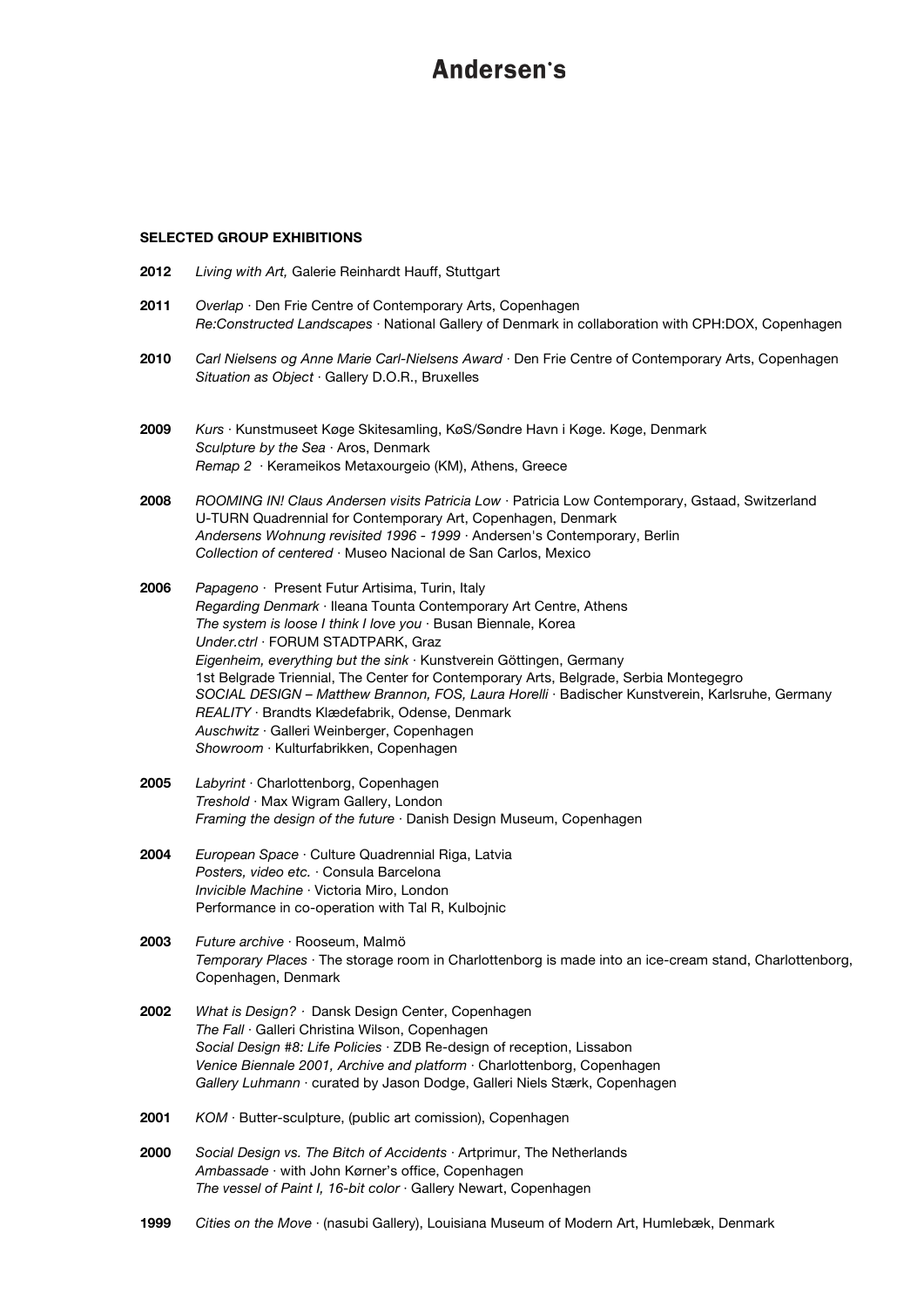*Dust Sculpture* ⋅ (Pars Electronic), Zürich *Hello I'm Your Son* ⋅ Capital Art, Hamburg *Pizza (street Sharks)* ⋅ Kørner's Office at Magasin du Nord Warehouse, Copenhagen *Big Red* ⋅ (organised by FOS and Tal R), Mikael Andersen Gallery, Copenhagen *Opening Show* ⋅ Galleri Nikolaj Wallner, Copenhagen *Pizza with the Social Design* ⋅ Gallery 1%, Copenhagen *The Accomplished Consultants* ⋅ Hallo Gallery, copenhagen

- **1998** *Flora Fobi* ⋅ Sophienholm, Lyngby, Denmark *Tûmbula Tûmbula* ⋅ (Pars Elctronic), Aarhus Festival, Denmark
- **1997** *The New Neighbourhood* ⋅ (Pars Electronic), Charlottenborg's Autumn Exhibition, Copenhagen *Hurray Artist party* ⋅ Torbjørn Beckman Weekend Gallery, Copenhagen *Shop-ping* ⋅ Kunstforeningen, Copenhagen *White Loop* ⋅ (Homelamps, Pars Electronic), Arkipelag, Stockholm *Underground* ⋅ Gallery Asbæk Basement, Copenhagen
- **1996** *Smile Now Cry Later* ⋅ The Turbine Halls, Copenhagen *Update* ⋅ The Turbine Halls, Copenhagen *The Site of the Crime* ⋅ The Police Yard, Copenhagen *Notes from the Anthropomorph Figures of the Existence* ⋅ Forum Gallery, Malmö
- **1994** *Inter Hotel, Inter Hotel, Istanbul* ⋅ Traveled to Billund Sculpture Park, Billund, Denmark
- **1993** *Charlottenborg's Autumn Exhibition*, Copenhagen

Pars Electronic was an artist group based in Copenhagen, consisting of Kaspar Bonnén, Tal R and FOS.

#### **VIDEO WORKS**

| 2006 | Pardon my freedom<br>An early lost play          |
|------|--------------------------------------------------|
| 2005 | The Rastafarian H.C. Andersen<br><i>Falls-up</i> |

- **2003** *The health of scandinavia*
- **2001** *Coffeebody*
- **2000** *The Bitch of accident*
- **1999** *Two Brothers*

### **MUSIC**

- **1997** *Shop-ping* (Pars Electronic), (CD)
- **1996** *The New Neighbourhood* (Pars Electronic), (CD) *White Loop (Homelamps* (Pars Electronic), (CD)
- **1995** DJ FOS, Performances at different clubs, Copenhagen

#### **PERMANENT INSTALLATIONS/ PUBLIC ART COMMISSIONS**

- **2009** Danish National School of Theatre, Copenhagen
- **2005** Vielea Parken, Ishøj, Denmark Danish National School of Theatre, Copenhagen
- **2002** *Butrunner* ⋅ Vega Bar, Copenhagen *Future Archive* ⋅ Rooseum, Malmö